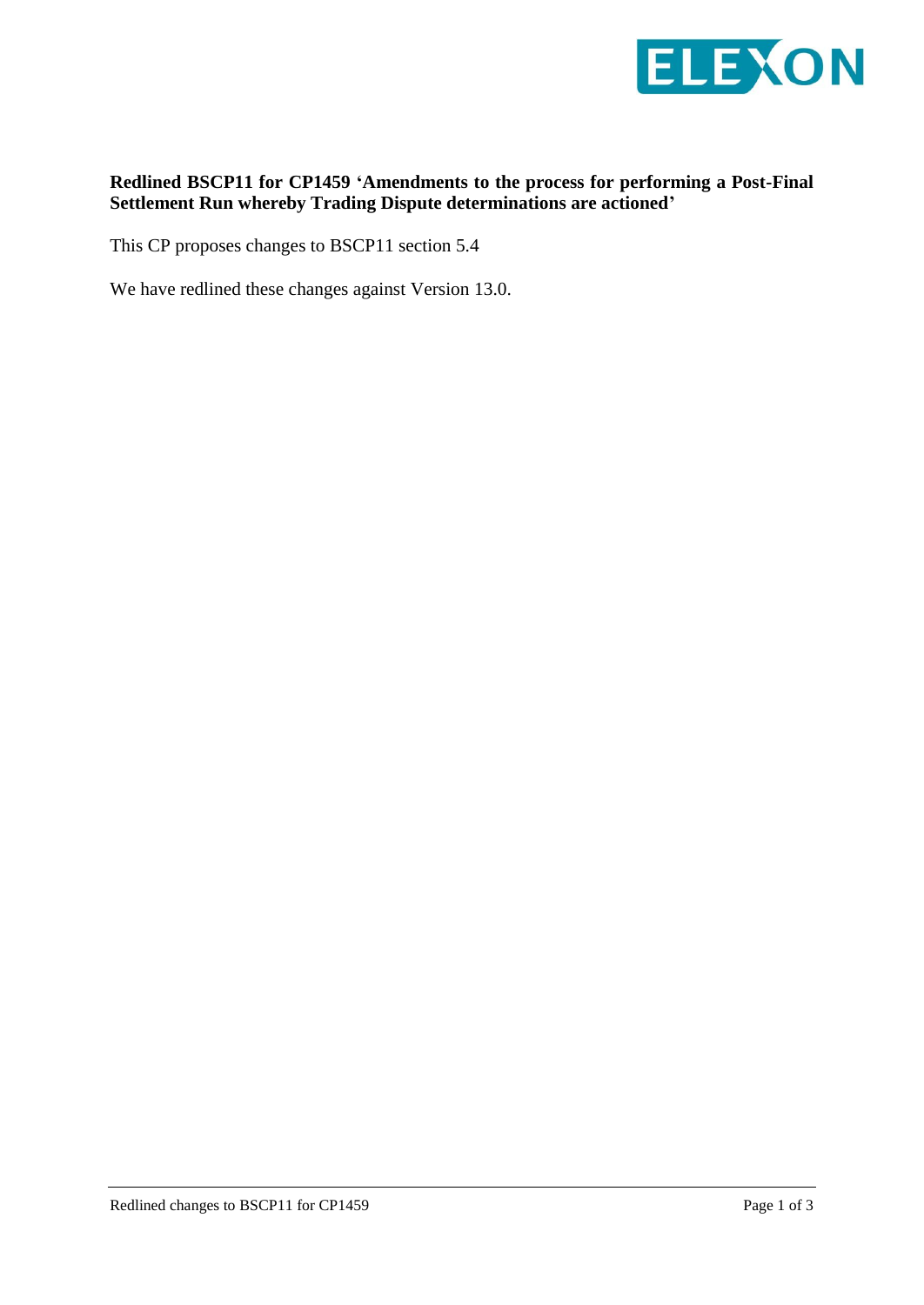| REF.   | <b>WHEN</b>                                                                                                                                                                                      | <b>ACTION</b>                                                                                                                                                 | <b>FROM</b> | <b>TO</b>                                                    | <b>INFORMATION REQUIRED</b>                                                                                                       | <b>METHOD</b>       |
|--------|--------------------------------------------------------------------------------------------------------------------------------------------------------------------------------------------------|---------------------------------------------------------------------------------------------------------------------------------------------------------------|-------------|--------------------------------------------------------------|-----------------------------------------------------------------------------------------------------------------------------------|---------------------|
| 5.4.1  | Following TDC's<br>determination and its<br>recommendation under<br>5.1.15 (in accordance<br>with Appendix 6.10) to<br>rectify a Trading<br>Dispute in the Post-<br><b>Final Settlement Run.</b> | Determine window within which it is<br>practicable to perform a Post Final<br>Settlement $Run^{\frac{12}{3}}$ , in association with<br>impacted DA and DC.    | <b>DS</b>   | <b>Impacted DA</b><br>$and$ DC                               | Settlement Day and Run Type, DA and<br><b>DC's schedules.</b>                                                                     | Email, fax.         |
| 5.4.12 | TDC meeting.                                                                                                                                                                                     | TDC decide whether or not to<br>authorised etermines to rectify a Trading<br>Dispute through the Post-Final<br>Settlement $Run13$ in accordance with<br>6.10. | <b>TDC</b>  |                                                              |                                                                                                                                   | Internal<br>process |
| 5.4.23 | Within 5 WD of the<br>TDC meeting.                                                                                                                                                               | Inform Raising Party and affected<br>Parties of the TDC decision.                                                                                             | DS.         | <b>Raising Party</b><br>and affected<br>Parties              | TDC Trading Disputes Findings (Form<br><b>BSCP11/07)</b>                                                                          | Email. fax.         |
|        |                                                                                                                                                                                                  | <b>Advise all Trading Parties that a Post-</b><br>Final Settlement Run is to be carried out<br>within window agreed by Panel.                                 | DS.         | All BSC<br>Agents, BSC<br>Parties and<br><b>BSC</b> Auditor. | Reason for Post-Final Settlement Run (i.e.<br>non-confidential details of the Trading<br>Dispute) and impacted Settlement Day(s). | Email. fax.         |
|        |                                                                                                                                                                                                  | Confirm data amendments and Post-<br>Final Settlement Run details.                                                                                            | <u>DS.</u>  | <b>BSC</b> Agents<br>and relevant<br>Parties. <sup>14</sup>  | Details of authorised data amendments<br>and Settlement Day(s) to be included in<br><b>Post-Final Settlement Run.</b>             | Email. fax.         |

|  |  | Amend section 5.4 'Performing a Post-Final Settlement Run' as follows: |  |
|--|--|------------------------------------------------------------------------|--|
|--|--|------------------------------------------------------------------------|--|

 $\overline{a}$ 

 $12$  A Post Final Settlement Run must be performed within 28 months of the relevant Settlement Day(s) in accordance with Section U of the Code. <sup>13</sup>A Post Final Settlement Run must be performed within 28 months of the relevant Settlement Day(s) in accordance with Section U of the Code.

<sup>&</sup>lt;sup>14</sup> CDCA, SAA, SVAA, FAA and where applicable the CRA, ECVAA, Transmission Company and/or and Interconnector Administrators.